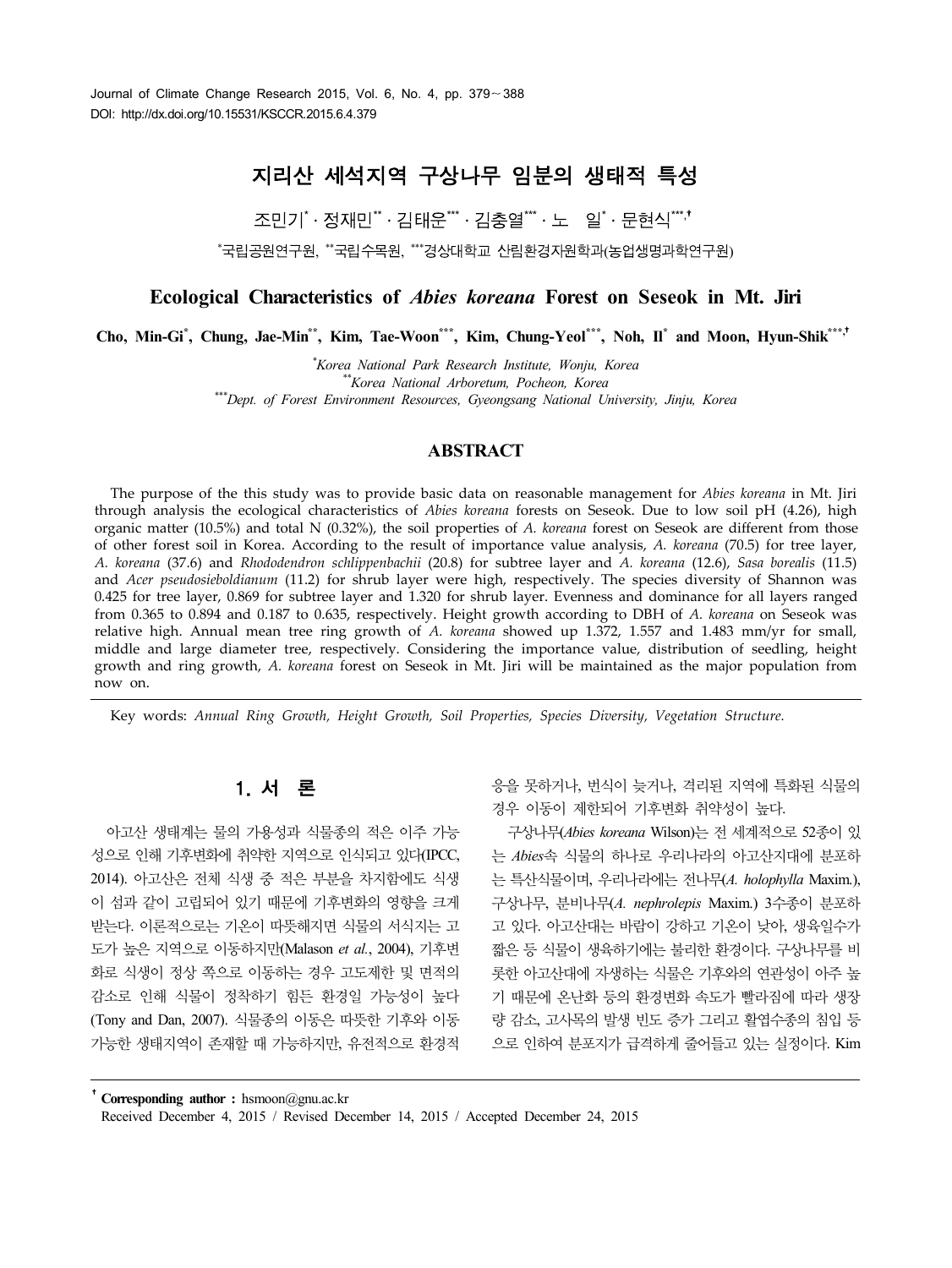and Lee(2013)는 기후변화 등 다양한 요인으로 지리산 구상나 무림의 분포면적이 1981년 이후 실제 18%가 감소했다고 보고 한 바 있다. 또한 급진적이거나 지속적으로 진행되는 환경조 건의 변화는 특정 환경에 분포하는 산림군락의 생육에 제한요 소로 작용하여 임목생장을 변화시키는 등 다양한 반응을 초 래한다. 이러한 이유로 Binkley *et al.*(1994)와 Shin *et al.*(2008) 은 이들 아고산 수종의 개체유지와 보존이 아주 중요하기 때문 에 자생지에 대한 효율적인 관리의 필요성을 제안하였다.

구상나무의 주된 분포지인 한라산과 덕유산 지역에서 구상 나무림의 생태적 특성(Kim and Choo, 2000; Kim *et al.*, 2007; Song et al,. 2010; Song *et al.*, 2014), 지리산 구상나무림의 식 생 및 군집구조 분석 등에 대해서도 많은 연구(Kim *et al.*, 2000; Oh *et al.*, 2000; Kim *et al.*, 2012; Kim and Lee, 2013) 가 이루어졌다. Kim *et al.*(2012)의 세석지역 구상나무는 고도 1,500 m에서 구상나무의 중요치가 가장 높게 나타났고, 2000 년 이후 구상나무의 연륜생장량은 1,300 m에서 가장 높았다 는 보고 외에는 세석지역에 분포하는 구상나무임분의 생태적 특성을 분석한 연구는 많이 부족한 실정이다.

본 연구는 지리산 세석평전에 분포하는 구상나무 임분의 생 태적 특성을 파악하여 구상나무 개체군의 보존과 효율적인 관 리방안을 제시하기 위한 목적으로 수행되었다.

# 2. 재료 및 방법

#### 2.1 조사지 개황

지리산은 자연생태계가 잘 보존되어 있어 1967년 우리나 라 최초로 국립공원으로 지정된 곳으로 노고단(1,507 m)에서

천왕봉(1,915 m)에 이르는 동∼서 방향의 주능선을 이루고 있 으며, 이를 중심으로 북동∼남서의 방향이 나타나는 곳이다. 약 483,000 km<sup>2</sup>의 방대한 면적과 해발 110∼1,915 m의 표고차로 인해 자연환경의 편차가 큰 지리산은 다양한 생태적 특성을 가지며, 고도 및 지형적인 영향 등으로 생물다양성이 크고, 식 생 또한 다양하게 나타나 식물상 등 많은 연구가 진행되어 왔 다. 또한 지리산은 2007년 IUCN(세계자연보전연맹)에 의해 자연생태계의가 잘 관리되고 있어 이용보다는 보전에 해당하 는 'IUCN 카테고리 2등급'으로 지정받기도 하였다.

조사지의 해발고는 1,450∼1,550m, 평균 경사 12°, 남향 또 는 남서향이었으며, 구상나무의 평균 DBH는 13 cm(6∼36 cm), 평균 수고 10 m(2∼17 m)였다. 본 조사지의 기상자료는 산청 군 기상관측소의 지난 30년간(1981∼2010)의 기상자료에서 온 도체감율(0.56℃/100 m)을 계산하여 분석한 자료와 2012년부 터 3년간 HOBO(U23-001)를 이용하여 실측한 자료를 비교하 였고, 강수량은 기상관측소의 자료를 이용하였다. 본 조사지 의 지난 3년간의 연평균기온은 5.8℃로 나타나, 지난 30년간의 연평균기온(5.3℃)보다 약 0.5℃ 상승한 것으로 나타났으며, 연 강수량은 약 1,530 mm로 나타났다(Fig. 1).

#### 2.2 조사방법

#### 2.2.1 토양분석

산림식생의 지지기반이며 임목의 생장에 깊은 관계가 있는 토양환경을 파악하기 위하여 토양분석을 실시하였다. 토양시 료는 각 조사지점에서 낙엽층을 제거한 후 A층의 토양을 채 취하였으며, 채취한 40개의 토양시료는 실험실에서 음건한 후 2 mm(1,250 mesh) 규격체로 쳐서 분석에 사용하였다. 토양



Fig. 1. Meterological data of the study area.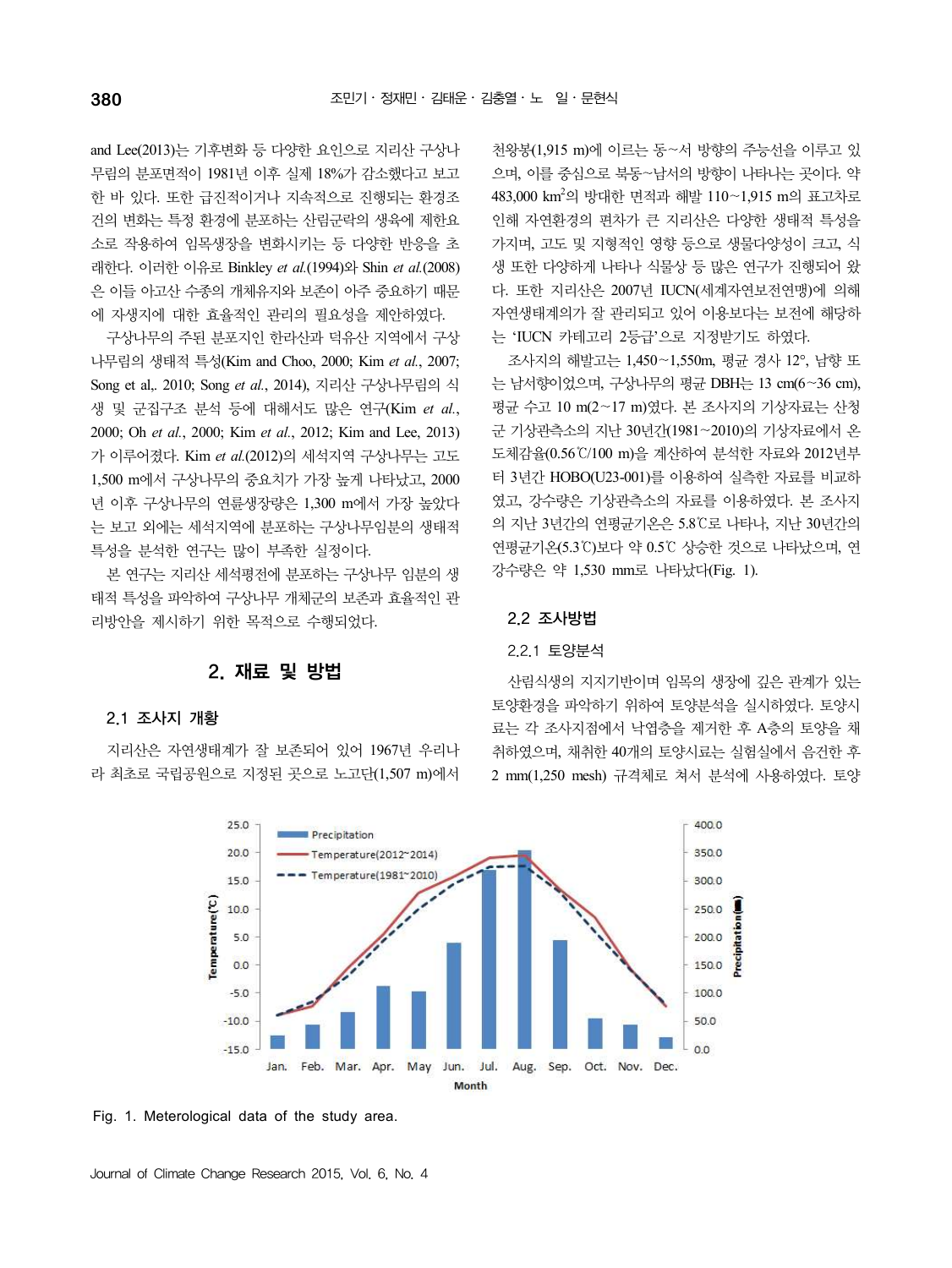pH는 pH meter법, 유기물 함량은 Tyurin법, 전질소는 macro-Kjeldahl증류법, 유효인산은 Lancaster법, 치화성양이온(Ca<sup>2+</sup>, Kjeldahl증류법, 유효인산은 Lancaster법, 치환성양이온(Ca<sup>2+</sup>,<br>Mg<sup>2+</sup>, K<sup>+</sup>, Na<sup>+</sup>)은 유도결합 플라즈마 분광계(ICP, Atomscan, USA)에 의해 측정하였으며, 양이온치환용량은 Brown법으로 분석하였다.

#### 2.2.2 식생조사

식생조사는 2012년 4월부터 2013년 10월까지 조사를 실시 하였으며, 식생조사를 위한 조사구는 임분의 수고를 고려하여 최소 10 m × 10 m, 최대 20 m × 20 m 크기의 조사구를 30개 설치하였다. 조사구 내 출현종은 수고를 기준으로 교목층, 아 교목층, 관목층 그리고 초본층으로 층위를 구분하였으며, 흉 고직경 2 cm 이상의 목본을 대상으로 매목조사를 실시하였다. 매목조사에서 얻어진 자료를 이용하여 Curtis and McIntosh (1951)의 방법에 따라 중요치를 산출하였으며, 초본층은 피도 계급으로 분석한 자료를 이용하여 출현종수와 대표적인 종만 을 표시하였다. 군락구조의 안정도와 성숙도의 정도를 파악하 기 위하여 Shannon(Brower and Zar, 1977)의 다양도지수(H'), 최대종다양도(H'max), 균재도(J')와 우점도지수(D')를 분석하 였다.

하기 위하여 매목조사에서 얻어진 자료를 이용하여 흉고직경 과 수고생장의 관계를 분석하여 지리산 전체 구상나무 및 가 문비나무의 수고생장과 비교하였다. 그리고 조사지 내의 구상 나무를 소경목(직경 18 cm 이하), 중경목(18∼30 cm), 대경목 (30 cm 이상)으로 구분하였고, 경급별 연륜생장량을 측정하기 위한 표준목은 대상지 임분의 우세목 중에서 외관상 아무런 피해가 없는 임목을 대상으로 하였다. 시료는 흉고위치에서 경 급별로 5개를 채취하였으며, 연륜폭 측정은 연륜분석측정기 (WinDENDRO Ver 6.3)를 이용하여 정확도 1/100 mm까지 측 정하였다.

### 3. 결과 및 고찰

#### 3.1 토양특성

본 조사지인 세석지역의 구상나무의 수고생장 패턴을 파악 전질소(0.32%)는 우리나라 산림토양의 평균 함량(각각 4.49%, 산림토양은 산림생태계를 구성하는 다양한 환경인자 중의 하나로서 임목의 분포, 생장 및 갱신에 많은 영향을 미친다 (Park and Lee, 1990). 세석지역 구상나무 임분의 토양화학성 을 분석한 결과(Table 1), 토양 pH는 4.26, 유기물 10.5%, 전 질소 0.32%, 유효인산 20.1 ppm, 염기치환용량(CEC)은 18.15 cmol<sup>+</sup> /kg으로 분석되었다. 20여 년 전의 토양(Lee, 1996), 반야 봉 구상나무림의 토양(Park, 2011), 지리산 구상나무림의 토 양(Cho, 2014)과 비교하면 pH는 조금 낮은 값이지만, 그 외 유기물, 전질소, 유효인산 함량 등은 큰 차이가 나타나지 않았 다. 다른 아고산성 수종인 주목군락의 pH 4.26, 4.31(Kim *et al.*, 2010), 가문비나무군락의 pH 4.27, 4.60(Han *et al.*, 2012) 와도 큰 차이가 나타나지 않았다. 우리나라 산림토양의 pH 평균값 5.48(Jeong *et al.*, 2002)보다는 아주 낮은 것으로 나타 났는데, 한랭습윤한 기후 하에서 식물유체의 분해속도가 느려 져 축적된 유기산에 의한 것으로 판단된다. 유기물(10.5%)과 0.19%)보다 높은 것으로 나타났는데, 구상나무 임분은 해발 고도가 높아 기온이 낮고, 유기물 분해속도가 더디며, 운무 일 수가 많은 곳에 분포하기 때문에 유기물함량, 전질소 함량이 높게 나타나는 것으로 판단된다. 유효인산은 우리나라 산림토 양 평균값 25.6 ppm과 큰 차이가 나타나지 않았으며, 토양 비 옥도의 척도인 양이온치환용량(CEC)은 20년 전에 비하면 조 금 상승하였으나, 반야봉 구상나무림에 비해서는 아주 낮은 값을 보였다. 치환성 양이온은 Ca<sup>2+</sup> > Mg<sup>2+</sup> > K<sup>+</sup> > Na<sup>+</sup> 순으 로 나타났으며, 일반적인 산림토양과 유사한 경향이었다.

|             | pH                 | O.M<br>T-N |        | $P_2O_5$ | C.E.C                             | Ex. cation(cmol <sup><math>+</math></sup> /kg) |           |              |        |
|-------------|--------------------|------------|--------|----------|-----------------------------------|------------------------------------------------|-----------|--------------|--------|
| Remark      | (H <sub>2</sub> O) | $(\%)$     | $(\%)$ | (ppm)    | $\text{cmol}^{\dagger}/\text{kg}$ | $Ca^{2+}$                                      | $Mg^{2+}$ | $\mbox{K}^+$ | $Na+$  |
| This study  | 4.26               | 10.5       | 0.32   | 20.1     | 18.15                             | 1.24                                           | 0.48      | 0.33         | 0.19   |
|             | (0.18)             | (0.38)     | (0.04) | (3.29)   | (1.79)                            | (0.23)                                         | (0.12)    | (0.14)       | (0.04) |
| Lee (1996)  | 4.50               | 8.0        | 0.46   | 17.2     | 17.50                             | 0.75                                           | 0.62      | 0.20         | 0.29   |
|             | 4.60               | 19.0       | 0.63   | 19.1     | 43.40                             | 9.02                                           | 2.48      | 1.54         | 0.50   |
| Park (2011) | (0.10)             | (0.72)     | (0.06) | (5.53)   | (3.44)                            | (3.23)                                         | (0.14)    | (0.22)       | (0.16) |
|             | 4.57               | 10.6       | 0.27   | 18.6     | 18.70                             | 2.65                                           | 0.42      | 0.27         | 0.12   |
| Cho (2014)  | (0.05)             | (2.06)     | (0.08) | (3.86)   | (2.21)                            | (0.65)                                         | (0.05)    | (0.04)       | (0.03) |

Table 1. Soil chemical properties of *Abies koreana* forest on Seseok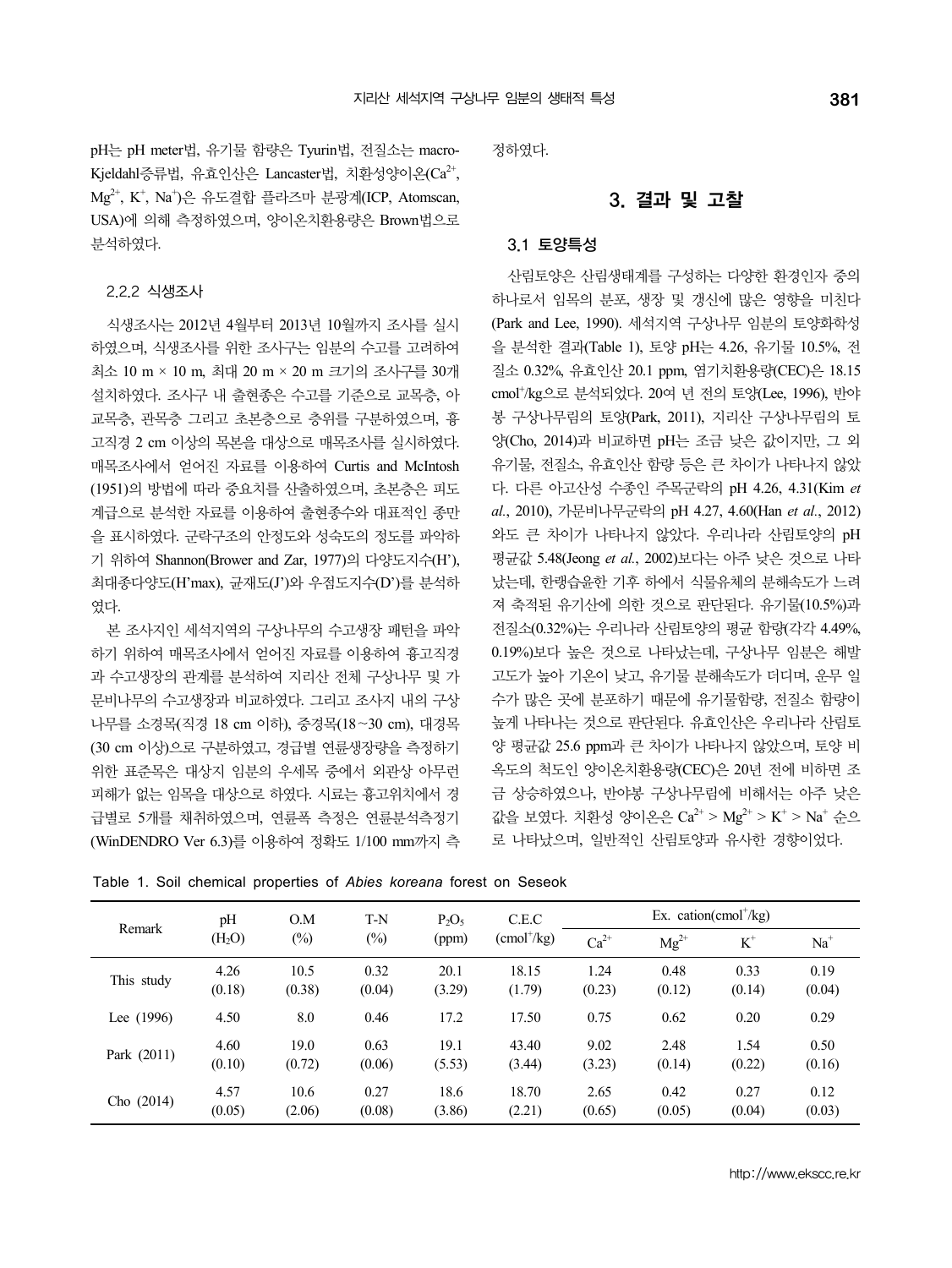#### 3.2 식생구조

세석지역 구상나무 임분의 층위별 중요치를 분석한 결과는 Table 2와 같다. 교목층에서는 총 15종이 출현하였으며, 구상 나무(*Abies koreana*)의 중요치가 70.5로 가장 높게 나타났으 <sup>며</sup>, 이어 잣나무(*Pinus koraiensis*)(7.0), 사스래나무(*Betula er- manii*)(5.3), 물오리나무(*Alnus sibirica*)(4.8)의 순으로 높게 나 타났다. 아교목층에서는 29종이 출현하였으며, 구상나무와 철 쭉(*Rhododendron schlippenbachii*)의 중요치가 각각 37.6, 20.8 로 가장 높은 값을 나타내었으며, 이어 당단풍나무(*Acer pseudosieboldianum*), 고채목(*Betula ermanii* var. *subcordata*), 진 달래(*Rhododendron mucronulatum*)의 순으로 나타났다. 아교 목층에 출현하는 수종들은 향후 임분을 구성하게 될 수종들 로, 해당 임분의 아교목층을 분석하면 교목층을 형성하게 될 수종을 예측할 수 있다. 세석지역에서의 아교목층에서는 구상 나무와 철쭉이 혼재하고 있는 것으로 나타났으나, 철쭉의 생 육특성이 구상나무와 다르기 때문에 구상나무에 직접적인 영

향은 없을 것으로 판단된다. 관목층에서는 총 42종이 출현하 였으며, 구상나무의 중요치가 12.6으로 가장 높게 나타났으며, 이어 조릿대(*Sasa borealis*)11.5, 당단풍나무 11.2, 철쭉 9.6, 진달래 7.6의 순으로 높게 나타났다. 관목층에서는 당단풍나무 와의 경쟁이 예상된다. 구상나무의 중요치는 교목층 70.5, 아교 목층 37.6, 관목층 15.0으로 약 20여 년 전의 결과(Lee, 1996) 와 비교하면 전 층에서 구상나무의 중요치가 약간 증가한 것 으로 나타났다. 하지만 Cho(2014)의 지리산 중봉, 하봉, 제석 봉, 토끼봉, 반야봉, 임걸령 구상나무림의 식생구조를 분석한 연구에서 모든 지역에서 구상나무의 중요치가 20여 년 전보 다 줄어들어 쇠퇴기미가 나타난다는 보고와는 다른 경향이었 다. 지리산의 다른 구상나무 분포지와 달리 세석지역 구상나 무 임분이 쇠퇴하지 않는 것은 세석지역은 구상나무 분포지와 인접한 지역에 계곡과 습지가 있어 상대적으로 수분공급이 원 활한 것도 하나의 원인일 것으로 생각된다. Lim *et al.*(2006) 은 봄철에 지상부는 적당한 온도로 광합성이 시작되지만, 수

| Table 2. Importance values of woody species in Abies koreana forest on Seseok |  |  |  |  |  |  |  |  |  |  |  |  |  |  |
|-------------------------------------------------------------------------------|--|--|--|--|--|--|--|--|--|--|--|--|--|--|
|-------------------------------------------------------------------------------|--|--|--|--|--|--|--|--|--|--|--|--|--|--|

| Layer | Scientific name                | Korean name | Importance value |
|-------|--------------------------------|-------------|------------------|
|       | Abies koreana                  | 구상나무        | 70.5             |
|       | Pinus koraiensis               | 잣나무         | 7.0              |
|       | Betula ermanii                 | 사스래나무       | 5.3              |
|       | Alnus sibirica                 | 물오리나무       | 4.8              |
|       | Picea jezoensis                | 가문비나무       | 2.9              |
|       | Quercus mongolica              | 신갈나무        | 2.2              |
|       | Fraxinus sieboldiana           | 쇠물푸레나무      | 1.7              |
| Tree  | Acer pseudosieboldianum        | 당단풍나무       | 1.6              |
|       | Acer komarovii                 | 시닥나무        | 0.7              |
|       | Malus baccata var. mandshurica | 털야광나무       | 0.7              |
|       | Pinus densiflora               | 소나무         | 0.6              |
|       | Tilia taquetii                 | 뽕잎피나무       | 0.6              |
|       | Cornus controversa             | 층층나무        | 0.6              |
|       | Salix hallaisanensis           | 버드나무        | 0.6              |
|       | Stewartia pseudocamellia       | 노각나무        | 0.2              |
|       | Abies koreana                  | 구상나무        | 37.6             |
| Sub-  | Rhododendron schlippenbachii   | 철쭉          | 20.8             |
| tree  | Acer pseudosieboldianum        | 당단풍나무       | 6.7              |
|       | Betula ermanii var. subcordata | 고채목         | 6.7              |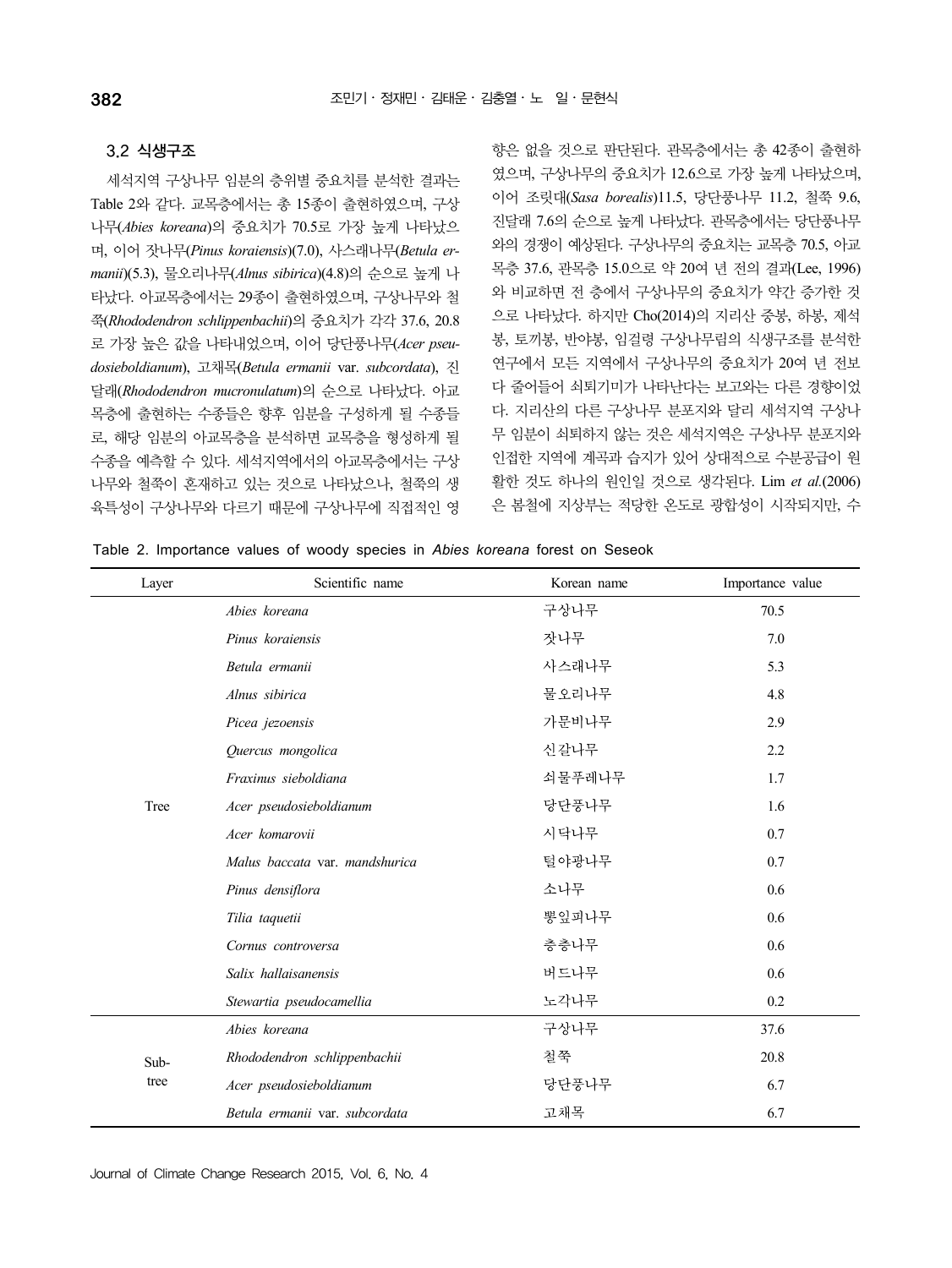Table 2. Continued

| Layer        | Scientific name                     | Korean name | Importance value |
|--------------|-------------------------------------|-------------|------------------|
|              | Rhododendron mucronulatum           | 진달래         | 5.3              |
|              | Fraxinus sieboldiana                | 쇠물푸레나무      | 3.1              |
|              | Malus baccata var. mandshurica      | 털야광나무       | 2.0              |
|              | Acer komarovii                      | 시닥나무        | 1.9              |
|              | Quercus mongolica                   | 신갈나무        | 1.9              |
|              | Sorbus commixta                     | 마가목         | 1.6              |
|              | Euonymus macropterus                | 나래회나무       | 1.6              |
|              | Alnus sibirica                      | 물오리나무       | 1.4              |
|              | Symplocos tanakana                  | 검노린재나무      | 1.3              |
|              | Pinus densiflora                    | 소나무         | 1.1              |
|              | Pinus koraiensis                    | 잣나무         | 1.1              |
|              | Salix hallaisanensis                | 떡버들         | 1.1              |
| Sub-<br>tree | Tilia taquetii                      | 뽕잎피나무       | 0.7              |
|              | Acer ukurunduense                   | 부게꽃나무       | 0.7              |
|              | Picea jezoensis                     | 가문비나무       | 0.7              |
|              | Acer barbinerve                     | 청시닥나무       | 0.6              |
|              | Magnolia sieboldii                  | 함박꽃나무       | 0.4              |
|              | Tripterygium regelii                | 미역줄나무       | 0.3              |
|              | Abies holophylla                    | 전나무         | 0.3              |
|              | Aralia elata                        | 두릅나무        | 0.2              |
|              | Taxus cuspidata                     | 주목          | 0.2              |
|              | Syringa reticulata var. mandshurica | 개회나무        | 0.2              |
|              | Maackia amurensis                   | 다릅나무        | 0.2              |
|              | Weigela subsessilis                 | 병꽃나무        | 0.2              |
|              | Deutzia parviflora                  | 말발도리        | $0.1\,$          |
|              | Abies koreana                       | 구상나무        | 12.6             |
|              | Sasa borealis                       | 조릿대         | 11.5             |
|              | Acer pseudosieboldianum             | 당단풍나무       | 11.2             |
| Shrub        | Rhododendron schlippenbachii        | 철쭉          | 9.6              |
|              | Rhododendron mucronulatum           | 진달래         | 7.6              |
|              | Tripterygium regelii                | 미역줄나무       | 6.1              |
|              | Pinus koraiensis                    | 잣나무         | 5.3              |
|              | Deutzia parviflora                  | 말발도리        | 3.9              |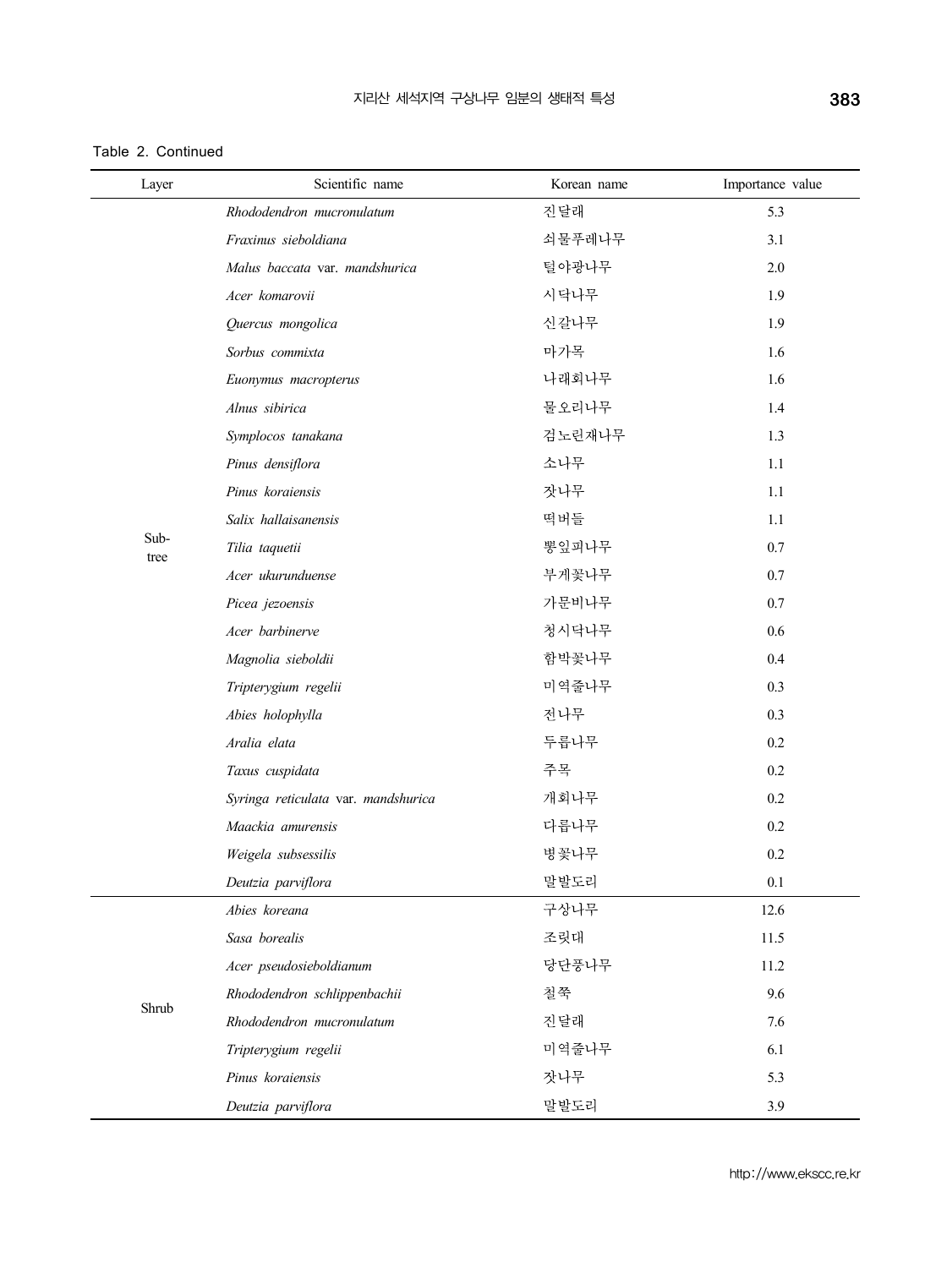Table 2. Continued

| Layer | Scientific name                                | Korean name | Importance value |
|-------|------------------------------------------------|-------------|------------------|
|       | Euonymus macropterus                           | 나래회나무       | 3.4              |
|       | Vaccinium hirtum var. koreanum                 | 산앵도나무       | 3.0              |
|       | Acer komarovii                                 | 시닥나무        | 2.9              |
|       | Fraxinus sieboldiana                           | 쇠물푸레나무      | 2.7              |
|       | Betula ermanii                                 | 고채목         | 2.1              |
|       | Sorbus commixta                                | 마가목         | 1.6              |
|       | Acer barbinerve                                | 청시닥나무       | 1.6              |
|       | Quercus mongolica                              | 신갈나무        | 1.5              |
|       | Euonymus pauciflorus                           | 회목나무        | 1.3              |
|       | Sambucus williamsii var. coreana               | 딱총나무        | 1.3              |
|       | Clematis chiisanensis                          | 세잎종덩굴       | 1.3              |
|       | Weigela subsessilis                            | 병꽃나무        | $1.1\,$          |
|       | Actinidia polygama                             | 개다래         | 1.1              |
|       | Picea jezoensis                                | 가문비나무       | 1.0              |
|       | Symplocos tanakana                             | 검노린재나무      | 1.0              |
|       | Aralia elata                                   | 두릅나무        | $0.8\,$          |
| Shrub | Prunus padus                                   | 귀룽나무        | 0.6              |
|       | Lonicera maackii                               | 괴불나무        | 0.5              |
|       | Ribes maximowiczianum                          | 명자순         | 0.4              |
|       | Syringa reticulata var. mandshurica            | 개회나무        | 0.3              |
|       | Magnolia sieboldii                             | 함박꽃나무       | 0.3              |
|       | Eleutherococcus divaricatus var. chirisanensis | 지리산오갈피      | 0.2              |
|       | Clematis apiifolia                             | 사위질빵        | 0.2              |
|       | Taxus cuspidata                                | 주목          | 0.2              |
|       | Cornus controversa                             | 층층나무        | $0.2\,$          |
|       | Prunus verecunda                               | 개벚나무        | 0.2              |
|       | Tilia taquetii                                 | 뽕잎피나무       | 0.2              |
|       | Salix hallaisanensis                           | 떡버들         | 0.2              |
|       | Rhododendron brachycarpum                      | 만병초         | 0.2              |
|       | Fraxinus rhynchophylla                         | 물푸레나무       | 0.2              |
|       | Rubus crataegifolius                           | 산딸기         | 0.2              |
|       | Schisandra chinensis                           | 오미자         | 0.2              |
|       | Malus baccata var. mandshurica                 | 털야광나무       | $0.2\,$          |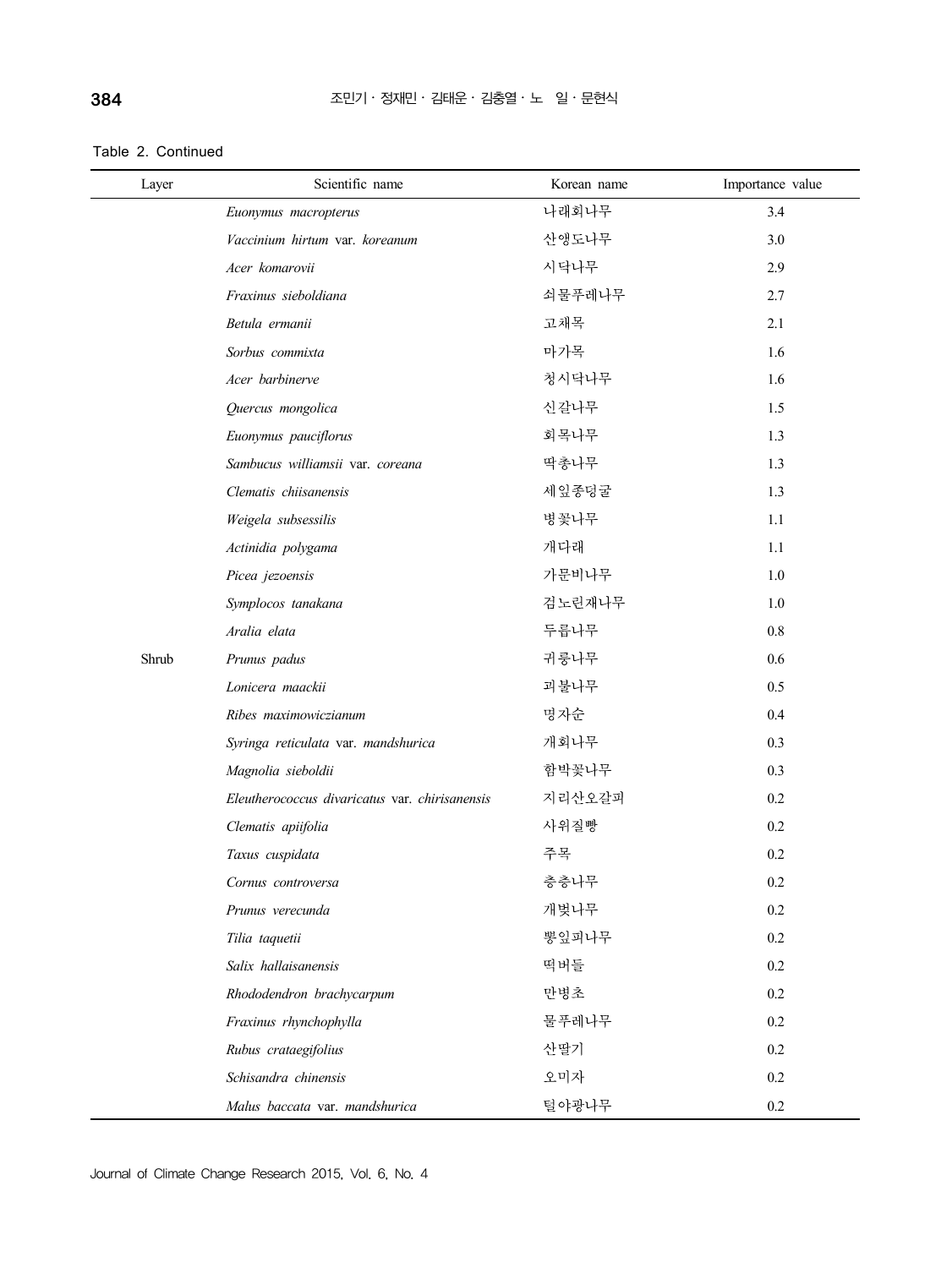구상나무림(Cho, 2014)과 비교하면 전층에서 균재도 값이 낮 은 것으로 분석되었다. 교목층과 아교목층의 경우, 다른 구상 나무림에 비해 출현종수와 개체수는 많은데, 균재도가 낮다는 것은 구상나무의 쇠퇴 및 고사경향이 나타나지 않기 때문일 것으로 판단된다. 즉, 구상나무가 쇠퇴하거나 고사하게 되면 그 공간에 다른 수종이 이입․정착함으로 인해 전체적으로 균 재도가 높아질 것으로 예상되기 때문이다. 우점도는 교목층 0.635, 아교목층 0.406, 관목층 0.187로 교목층에서는 구상나 무에 의해 우점되고 있다는 것을 알 수 있다.

산림의 천이에 따른 군락의 계층구조의 발달과정은 수고생 장 패턴과 최대수고에 의해 결정되며(Ishii *et al.*, 2004), 수고 생장은 다양한 환경요인의 영향을 받는다. 본 연구에서는 구 상나무의 흉고직경에 따른 수고생장 패턴을 파악하기 위하여 세석지역의 구상나무와 지리산 전체의 구상나무 그리고 구상 나무와 생태적 지위가 거의 동일한 가문비나무를 대상으로 흉고직경에 따른 수고생장 관계를 분석하였다(Fig. 2). 전체적 으로 본 조사지의 구상나무가 지리산 다른 분포지의 구상나무 와 가문비나무보다 수고생장이 양호하다는 것을 알 수 있었 다. 수목의 경우, 수고생장은 빛을 둘러싼 자원획득경쟁에서 의 우열이 결정되기 때문에 경쟁이 심한 상황에서는 비대성 장보다 수고성장을 우선시한다(King, 1981; Kohyama, 1991). 하지만 식물은 수고가 증가함에 따라 수관부로의 수분수송이 어려워져, 결국에는 수분스트레스가 발생하여 광합성이 제한 되는 수분통도제한 때문에 수고생장에 한계가 나타난다(Ryan and Yoder, 1997; Nabeshima and Ishii, 2008). 본 연구팀이 지 리산 가문비나무림과 반야봉 구상나무림을 대상으로 각각 건 전지와 쇠퇴지로 구분하여 토양환경을 분석한 결과, 두 임분 모두 쇠퇴지에 비해 건전지에서의 토양수분이 유의적으로 높 게 나타난 바 있다.

본 조사지 구상나무를 경급별로 구분하여 연륜생장값을 분 석한 결과(Table 4), 소경목은 평균 1.372 mm/yr, 중경목은 평 균 1.557 mm/yr, 대경목은 평균 1.483 mm/yr로 나타나, 중경 목의 연륜생장량이 높은 것으로 분석되었다. Cho(2014)의 지

| Layer <sup>*</sup> | No. of<br>$\sim$<br>species | No. of<br>individual | Species<br>diversity(H') | Maximum H'<br>(H′<br>max) | Evenness | Dominance<br>$(1-J')$ |
|--------------------|-----------------------------|----------------------|--------------------------|---------------------------|----------|-----------------------|
| Tr.                | 15                          | 440                  | 0.429                    | 1.176                     | 0.365    | 0.635                 |
| Su.                | 29                          | 2,065                | 0.869                    | 1.462                     | 0.594    | 0.406                 |
| Sh.                | 42                          | 1,398                | 1.320                    | 1.623                     | 0.813    | 0.187                 |

Table 3. Species diversity of *Abies koreana* forest on Seseok

분공급이 되지 않으면 구상나무가 스트레스를 받아 생장이 감 소하여 쇠퇴할 수도 있을 것이라고 보고한 바 있다. 또한 구 상나무가 수분스트레스에 민감한 수종이라는 연구 결과(Koo *et al.*, 2001)를 고려하면 세석지역은 지형적인 특성으로 인해 지리산 구상나무 분포지와 다른 패턴을 보이는 것으로 추정된 다. 한편, 분비나무군락(Chun *et al.*, 2010; Chun *et al.*, 2011), 가문비나무군락(An *et al.*, 2010), 주목군락(Cho *et al.*, 2012) 등 아고산성 수종의 군락구조 연구결과와 비교하면 수종별 중요치에 있어서는 지역에 따라 약간의 차이가 있었으나, 수 종 구성 등은 아주 유사한 것으로 나타났다. 초본층에서는 총 92종이 출현하였으며, 실새풀(*Calamagrostis arundinacea*), 미 역취(*Solidago virga-aurea* var. *asiatica*), 비비추(*Hosta longipes*), 그늘사초(*Carex lanceolata*) 등의 중요치가 높게 나타났다. 지리산 세석지역 구상나무 임분의 안정성과 성숙도를 판단 하기 위하여 각 층위별 종다양도, 최대종다양도, 균재도, 우점 도 등을 분석한 결과는 Table 3과 같다. 식물군집의 생물학적 구조 차이를 해석하거나 정량화하기 위하여 종다양도 지수를 이용할 수 있는데, 세석지역 구상나무 임분의 종다양도는 교 목층에서 0.429, 아교목층 0.869, 관목층 1.320으로 나타났다. 지리산 가문비나무림의 1.000∼1.329(An *et al.*, 2010), 덕유산 주목군락 1.032(Kim and Choo, 2004), 지리산 반야봉 구상나 무림의 0.993∼1.208(Park, 2011)과는 유사한 것으로 나타났으 나, 한라산 구상나무림의 0.499∼0.771(Song, 2011)보다는 높 은 것으로 분석되었다. 또한 지리산 구상나무 분포지의 출현 종수와 개체수(Cho, 2014)에 비해 세석지역 구상나무 임분의 출현종수와 개체수가 많은 것으로 나타났는데, 세석지역이 수 분 등 환경조건이 다른 지역에 비해 양호하여 수종유입이나 생육에 유리하기 때문인 것으로 판단된다. 출현종수는 입지환 경의 차이에 의해서도 달라질 수 있는데, 일반적으로 양분, 수 분, 온도 등 환경조건이 양호할수록 식물종의 정착과 생육에 유리하기 때문이다. 균재도는 그 값이 1에 가까울수록 군집이 안정상태에 도달되었다고 할 수 있는데, 본 연구에서는 균재 도가 교목층 0.365, 아교목층 0.594, 관목층 0.813으로 지리산

\* Tr: Tree layer, Su: Subtree layer, Sh: Shrub layer.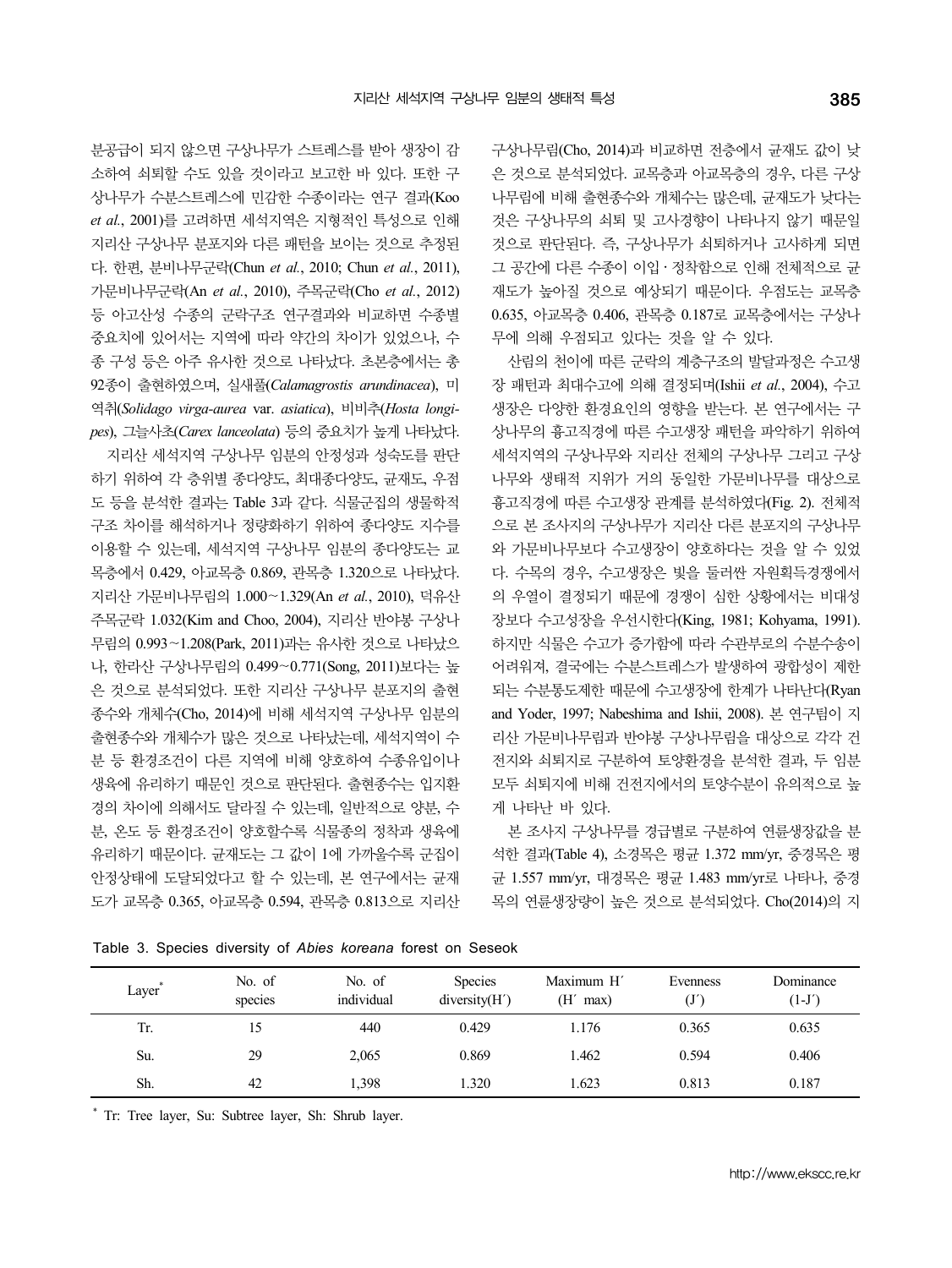

Fig. 2. Pattern of height growth according to DBH of *Abies koreana.* AK: *Abies koreana,* PY: *Picea yezoensis.*

| DBH class      | Mean DBH (cm) | Mean height (m) | Mean age (yr) | Annual mean tree ring growth (mm) |
|----------------|---------------|-----------------|---------------|-----------------------------------|
| Small $(n=5)$  | 16.5          | 7.2             | 42            | 1.372                             |
| Middle $(n=5)$ | 24.3          | 11.7            | 57            | 1.557                             |
| Large $(n=5)$  | 32.8          | 16.3            |               | 1.483                             |

Table 4. Annual mean tree ring growth by DBH class of *Abies koreana*

리산 구상나무의 경급별 연륜생장량(소경목 1.012 mm/yr, 중 경목 1.118 mm/yr, 대경목 1.323 mm/yr)과 설악산, 덕유산, 한라산 주목의 연륜생장량 0.8∼1.27 mm/yr(Chun *et al.*,<br>2012)에 비해 세석지역 구상나무의 연륜생장량이 높은 것으 로 나타났다. 한편, 전 경급에서 2000년대 이후의 연륜생장량 이 그 이전의 연륜생장량보다 감소폭이 큰 것으로 나타났다. 각 경급별 연륜생장은 전 경급과 각 개체에서 변이가 큰 것으 로 나타났고, 또한 시료수가 적고, 측정연수가 길지 않아 신뢰 정도는 높지 않을 것으로 판단된다. 앞으로 보다 많은 자료와 장기간의 모니터링을 통해 연륜생장에 관한 자료가 축적된다 면 기후변화와 연계한 구상나무의 생장변화 및 쇠퇴에 대한 정보를 얻을 수 있을 것으로 기대된다.

지리산 세석지역 구상나무 임분의 생태적 특성을 분석한 결과, 전 층위에서 구상나무의 중요치가 증가하였고, 출현종 수도 다른 지역에 비해 많은 것으로 나타났다. 또한 흉고직경 에 따른 수고생장 패턴에서도 다른 지역의 구상나무와 가문 비나무에 비해 수고생장이 양호한 것으로 나타났으며, 연륜생 장량도 높은 것으로 분석되었다. 이러한 현상을 고려하면 지 리산 세석지역은 구상나무가 우점수종으로 계속 유지될 것으 로 예상된다. 하지만, 아고산지역에 자생하는 구상나무의 생 존과 생장이 지구온난화로 인한 기온상승으로 불리해지거나, 다른 수종과의 경쟁에서 밀릴 가능성이 있다. 따라서 세석지 역 구상나무 임분의 토양수분 환경 등에 대한 지속적인 모니 터링 등 보다 구체적인 연구가 이루어지면 추후 기온상승에 따른 구상나무 임분에 대한 효과적인 관리방안을 마련할 수 있을 것으로 기대된다.

## 4. 결 론

본 연구는 지리산 구상나무 임분을 효율적으로 관리하기 위 한 기초정보를 제공하기 위해 세석지역 구상나무 임분의 생태 적 특성을 분석하였다. 세석지역 구상나무 임분은 토양 pH가 4.26으로 낮고, 토양유기물과 전질소 함량은 각각 10.5%, 0.32 %로 높게 나타나, 우리나라 산림토양에 비해 비교적 양호한 환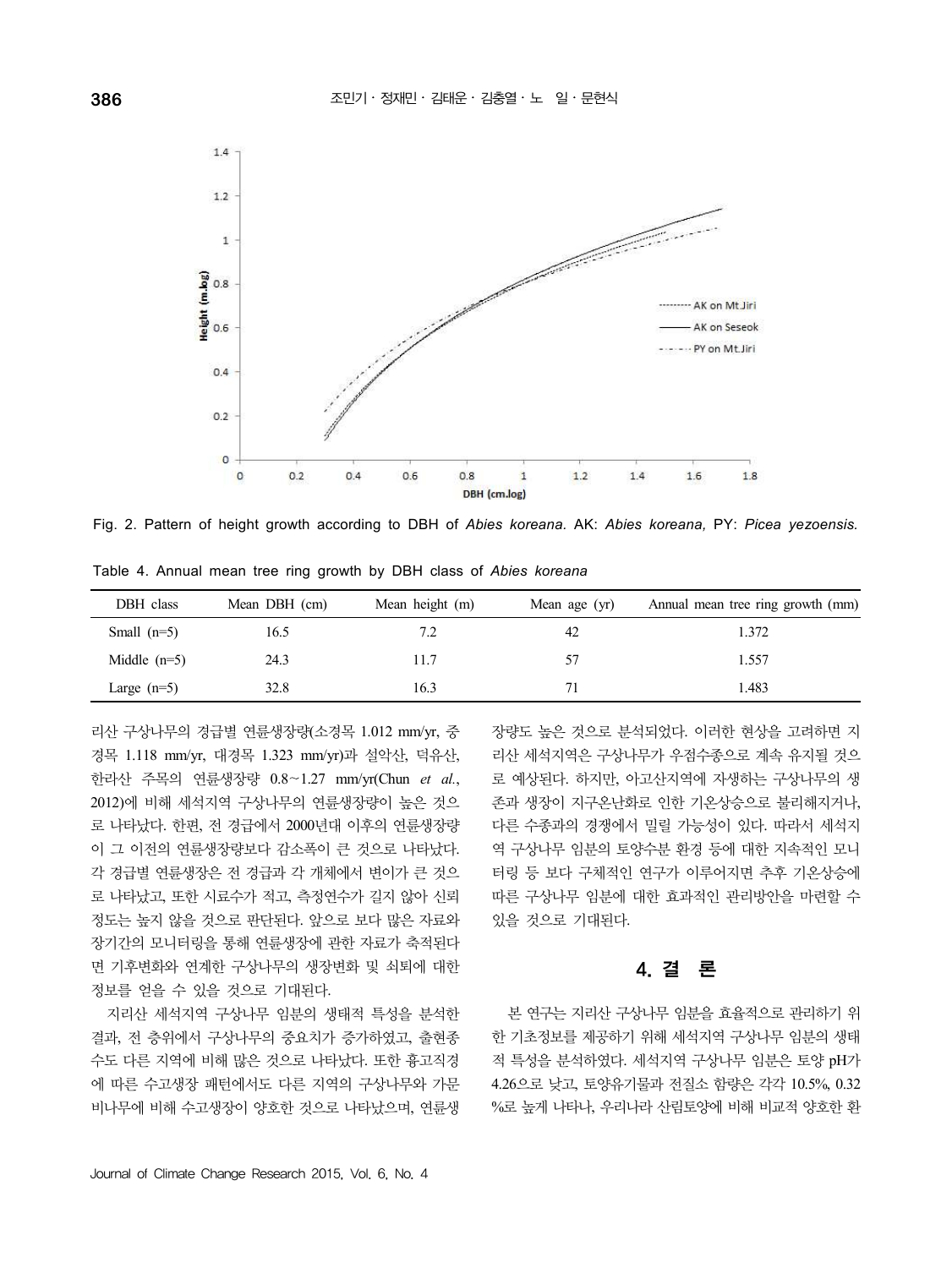경이었다. 층위별 중요치 분석 결과, 교목층에서는 구상나무, 아교목층에서는 구상나무와 철쭉, 관목층에서는 구상나무와 조 릿대, 당단풍의 중요치가 가장 높은 것으로 분석되었다. 종다 양도 지수는 교목층 0.425, 아교목층 0.869, 관목층 1.320으로 분석되었으며, 전층에서 균재도와 우점도는 각각 0.365∼0.813, 0.187∼0.635의 범위였다. 흉고직경에 따른 구상나무의 수고 생장이 비교적 높은 것으로 나타났다. 구상나무의 연륜생장량 은 소경목 1.372 mm/yr, 중경목 1.557 mm/yr, 대경목 1.483 mm/yr로 분석되었다. 중요치 분석, 치수 발생, 수고생장, 연륜 분석 결과 등을 고려하면, 지리산 세석지역 구상나무 임분은 앞으로도 구상나무가 우점하는 군락으로 계속 유지될 수 있 을 것으로 판단된다.

### **REFERENCES**

- An HC, Kim GT, Choo GC, Um TW, Park SB, Park EH. 2010. A study on the structure of forest community of *Picea jezoensis* stands at Cheonwangbong area, Jirisan (Mt). Jour Korean For Soc 99:590-596.
- Binkley D, Son YW, Kim ZS. 1994. Impacts of air pollution on forests: A summary of current situations. Jour Korean For Soc 83:229-238.
- Brower JE, Zar JH. 1977. Field and laboratory methods for general ecology, Wm C Brown Co Pub, Iowa. p. 325.
- Cho MG. 2014. Changes of vegetation structure and pattern of annual ring growth of *Abies koreana* E. H. Wilson forest in Mt. Jirisan. Dissertation, Gyeongsang National University.
- Cho MG, Chung JM, Jung HR, Kang MY, Moon HS. 2012. Vegetation structure of *Taxus cuspidata* communities in subalpine zone. J Agric Life Sci 46:1-10.
- Chun YM, Ahn JK, Hong MP, Shin JT, HJ Won, Lee S. 2011. Structure and dynamics of *Abies nephrolepis* community in Odaesan National Park. The Geographic J Korea 45:337- 348.
- Chun YM, Kwon JH, Hong MP, Lee JS, Choung HL, Lee S. 2010. Habitat environment and succession of *Abies nephrolepis* forest in Mt. Seorak. The Geographic J Korea 44:93-102.
- Chun YM, Hong MP, Lee NY, Seo EK Lee SH. 2012. Structure and dynamics of *Taxus cuspidata* populations. Korean J Plant Res 25:123-131.
- Curtis JT, McIntosh RP. 1951. An upland forest continuum in the prairie forest border region of Wisconsin. Ecology 35:476-496.
- Han SH, Kim DH, Kim GN, Yoon CW. 2012. Needle life span, photosynthetic pigment and nitrogen allocation of *Picea jezoensis* in Korea. Jour Korean For Soc 101:62- 68.
- IPCC. 2014. Climate change 2014: Impacts, adaptation, and vulnerability: summary for polymakers. pp. 27-30.
- Ishii H, Tanabe S, Hiura T. 2004. Exploring the relationships among canopy structure, stand productivity, and biodiversity of temperature forest ecosystems. Forest Sci 50:342- 355.
- Jeong JH, Koo KS, Lee CH, Kim CS. 2002. Physico-chemical properties of Korean forest soils by regions. Jour Korean For Soc 91: 694-700.
- Kim CH, Cho MG, Kim JK, Choi MS, Chung JM, Kim JH, Moon HS. 2012. Vegetation change and growing characteristics of *Abies koreana* population by altitude in Georim valley of Mt. Jiri. J Agric Life Sci 46:1-8.
- Kim HS, Lee SM, Song HK. 2010. An analysis of the vegetation on the southern and northern slopes in the Deogyusan National Park. Kor J Env Eco 24:601-610.
- Kim GT, Choo GC. 2004. Forest structure of subalpine region from Hyangjeukbong to 2nd Deogyusan in Deogyusan National Park. Kor J Env Eco 18:142-149.
- Kim GT, Choo GC, Baek GJ. 2000. Studies on the structure of forest community at Myungsunbong, Tokp`yongbong area in Chirisan National Park. Kor J Env Eco 13:299- 308.
- Kim GT, Choo GC, Um TW. 2007. Studies on the structure of *Abies koreana* community at subalpine zone in Hallasan. Kor J Env Eco 21:161-167.
- Kim NS, Lee HC. 2013. A study on changes and distributions of Korean Fir in sub-alpine zone. J Korean Env Res Tech 16:49-57.
- King D. 1981. Tree dimensions: Maximizing the rate of height growth in dense stands. Oecologia 51:351-356.
- Kohyama T. 1991. A functional model describing sapling growth under a tropical forest canopy. Func Ecol 5:82- 90.
- Koo KA, Park WK, Kong WS. 2001. Dendrochronological